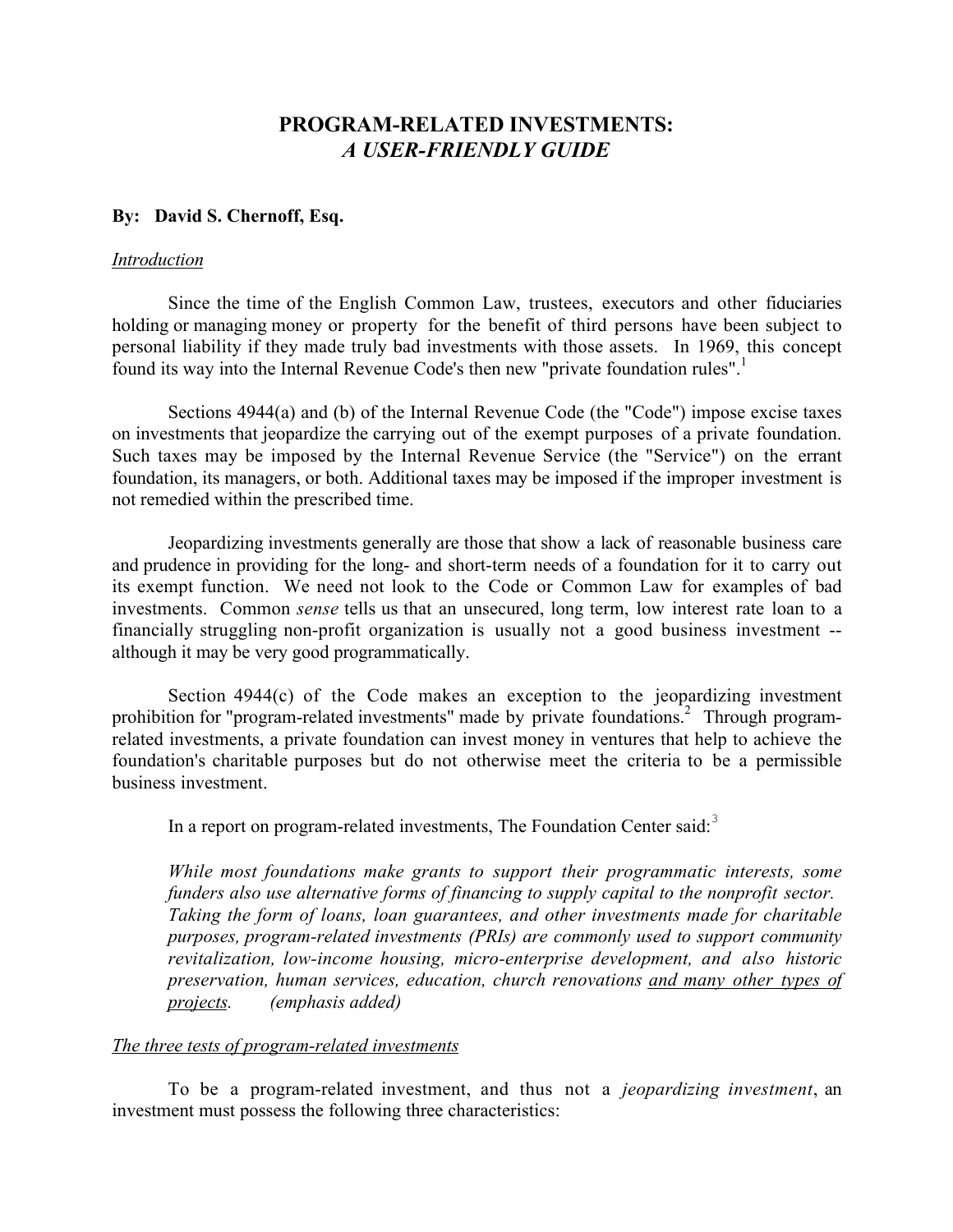- The primary purpose of the investment is to accomplish one or more of the charitable, religious, scientific, literary, educational and other exempt purposes described in section  $170(c)(2)(B)$  of the Code;<sup>4</sup>
- No significant purpose of the investment is the production of income or the appreciation of property; $5$  and
- No purpose of the investment is to lobby, support or oppose candidates for public office or to accomplish any of the other political purposes forbidden to private foundations by section  $170(c)(2)(D)$  of the Code.<sup>6</sup>

The Regulations tell us that an investment will be considered as made primarily to accomplish one or more charitable or other exempt purposes if it significantly furthers the accomplishment of the private foundation's exempt activities *and* if the investment would not have been made but for the relationship between the investment and the accomplishment of the foundation's exempt activities.<sup>7</sup>

The second test is often (but not always) easy to satisfy. If the program-related investment takes the form of a loan to a U.S. entity -- which they frequently do -- a belowmarket interest rate is usually within the control of the foundation. Even if made at a market interest rate, there may be greater risk or other less favorable conditions that make the loan, viewed as a whole, less attractive to investors with a profit motive. All aspects of domestic equity investments need to be analyzed, not just the projected return.

Interest rates and projected returns on foreign loans and investments are usually much higher than in the U.S. If the foundation receives less than the market interest rate prevailing in the foreign country, or otherwise makes the foreign investment on terms that would not be acceptable to an investor for profit, then, in the absence of other factors showing a profit motive, the investment should qualify as a program-related investment. This is an evolving area of the  $\sqrt{8}$ 

The Regulations<sup>9</sup> advise that in determining whether a significant purpose of an investment is the production of income or the appreciation of property, it is relevant to consider whether investors solely engaged in investment for profit would be likely to make that investment on the same terms as the private foundation. However, the fact that an investment produces significant income or capital appreciation will not, in the absence of other factors, be conclusive evidence of a significant purpose involving the production of income or the appreciation of property. In such situations, it is important to analyze any other factors which may be present.

The remaining test -- no lobbying or political purposes -- is usually satisfied by carefully reviewing the borrower's activities and including appropriate language in the loan documents prohibiting the use of any of the proceeds of the investment for such activities.

### *Forms of program-related investments*

Program-related investments often take one of the following forms: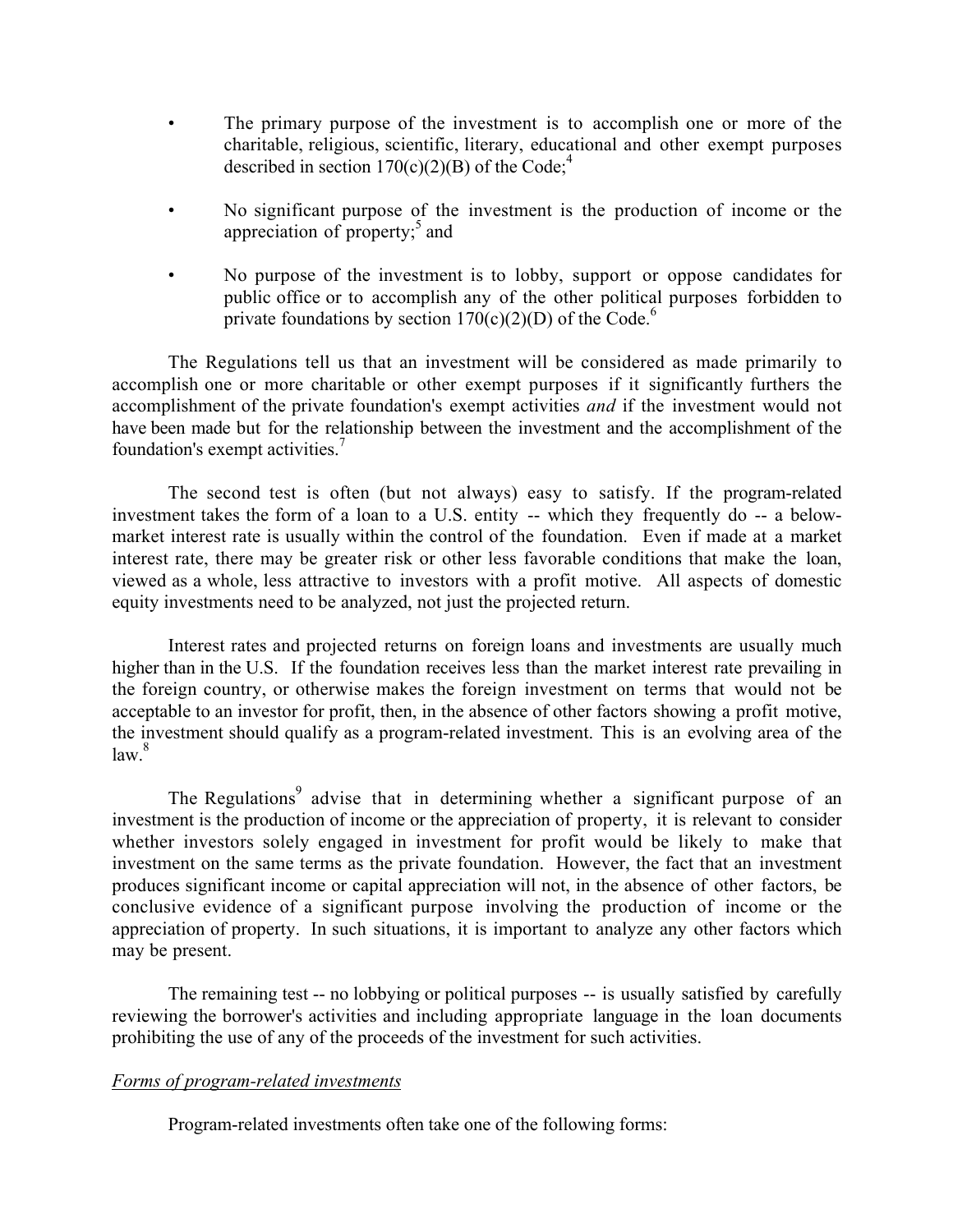- interest-free or below market-rate loan to non-profit organization (most common);
- purchase of promissory note of non-profit organization;
- purchase of "participation" in loan to non-profit organization;
- low interest rate deposit with a bank or other financial institution "linked" to lending for a charitable purpose (often housing or economic redevelopment); or
- equity investment in for-profit entity;

but always with a clear charitable or other exempt purpose.

Program-related investments may take other forms, provided they comply with relevant provisions of the Code and Regulations. For example, foundations *may* but do not often guaranty a loan or give a letter of credit ("L/C") to enhance a charity's creditworthiness in a third-party loan transaction.<sup>10</sup> The argument against is that there is no *present* qualifying distribution for a guaranty or L/C. The only time a foundation can take grant distribution credit on a guaranty or L/C is *after* the deal dies and the foundation is called upon to honor its guaranty or L/C.

The counter argument is that a loan guaranty or L/C not only allows a non-profit borrower to make an otherwise unavailable or unaffordable commercial borrowing, but also gives them an opportunity to build a favorable credit history. Further, the foundation guarantying the loan or issuing the L/C will enjoy infinite "leverage" of its assets at no out-of-pocket cost (assuming the transaction is successful). Moreover, a foundation may charge a small fee for giving its guaranty or  $L/C$ <sup>11</sup>

The amount loaned, otherwise invested or actually *paid* under a guaranty or L/C constitutes a qualifying distribution<sup>12</sup> and thus is not a taxable expenditure; rather, it is credited against the private foundation's mandatory annual 5.0% distribution requirement. Grant distribution credit cannot, however, be taken for a loan guaranty or L/C furnished by a foundation unless and until such instrument is called or drawn upon and a payment is made by the foundation.

## *Customary documentation*

Program-related investments are not complicated. They are far less complicated than the purchase of a home, row house or condominium unit -- something most of you have done, perhaps several times, and do not regard as complicated. For the purposes of this article, I'll divide the documents I typically prepare or require from the borrower (or from borrower's legal counsel or appropriate Secretary of State) in most program-related investments taking the form of loans, into two categories.

## Background documents:

• *Request or proposal*. It's always good to see in the borrower's own words just what they propose to do with the money, and how and when they say they will pay it back.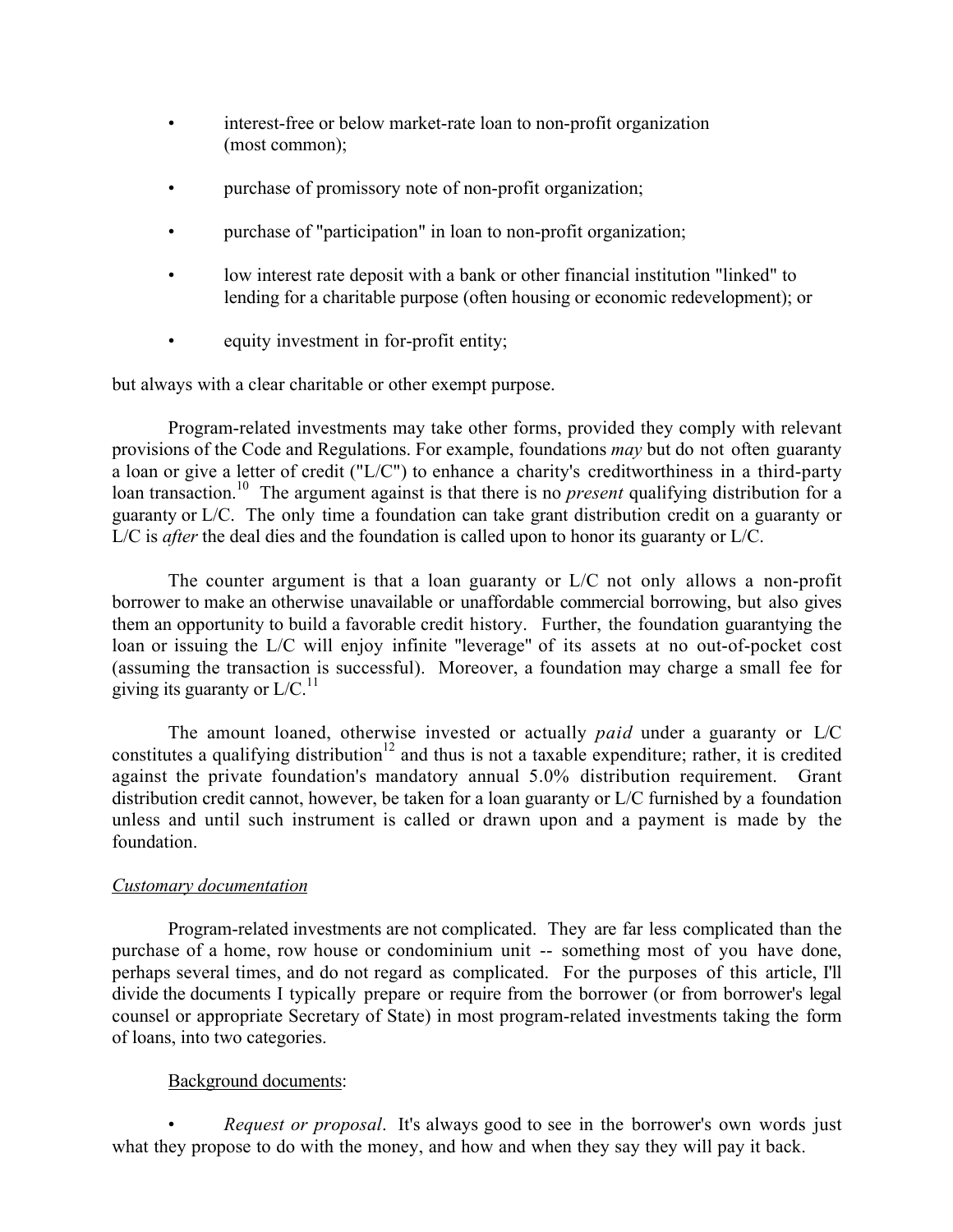• *Questionnaire*. It is important to ascertain -- before making a loan -- whether or not the proposed borrower has pledged, assigned or given a security interest in its assets to a third-party. If so, a bank or other pre-existing lender might be able to impose a lien upon or attempt to seize the loan proceeds, thereby frustrating the intended charitable purpose of the PRI.

• *Proof of tax-exempt status*. A copy of a favorable determination letter from the Service will usually suffice. A second letter may be required if the initial letter contained only an "advance determination period" with respect to non-private foundation status.

• *Certified articles of incorporation*. These will tell you the organization's purposes and legal name; all too often non-profits use a name different from their legal name.

• *Certified by-laws*. The by-laws will tell you what officers an organization has and which ones are authorized to sign contracts and promissory notes. If the party who runs the organization and will be signing the loan documents has the title "Executive Director", make sure the by-laws provide for that office (they usually don't!).

• *Certified borrowing resolutions*. You want to make sure that the loan transaction was properly authorized by the borrower's board of directors, and, unless so provided in the organization's by-laws, the parties signing the loan documents are specifically authorized to do so.

• *Corporate "good standing" certificate*. You want to be sure the organization is still legally in existence and was not dissolved (typically for failure to file an annual report or pay a nominal annual fee).

Loan and closing documents:

• *Commitment letter*. Similar to the letter a bank or other lender customarily issues. Usually four to five pages long and outlines the terms of the loan transaction. The commitment letter describes the charitable purposes for which the loan is being made; confirms the borrower's tax-exempt, non-private foundation status; requires that books and records be maintained and that annual financial and narrative reports and certificates of compliance be furnished; restricts the use of the loan proceeds only for charitable (and other exempt) purposes; prohibits their use for attempting to influence legislation or intervening in political campaigns; contemplates the execution of a long-form loan agreement; and provides for closing at a later date.

• *Loan Agreement*. Usually 15-18 pages long. It expands upon the commitment letter and also contains warranties, representations, prohibitions on the misuse of PRI funds and other covenants, default language, notice requirements and other provisions one would expect to see in an agreement governing a loan in the range of \$500,000 to \$3,000,000.

*Promissory Note.* A typical promissory note -- about three pages long, including the notary certificate. You can tailor the interest rate and payment dates and amounts to the transaction. For example, as we often do, there may be quarterly payments of interest only, with a "balloon" payment of all principal at the end of the term. The loan payments might instead be self-amortizing, that is, equal monthly installments containing both principal and interest -- or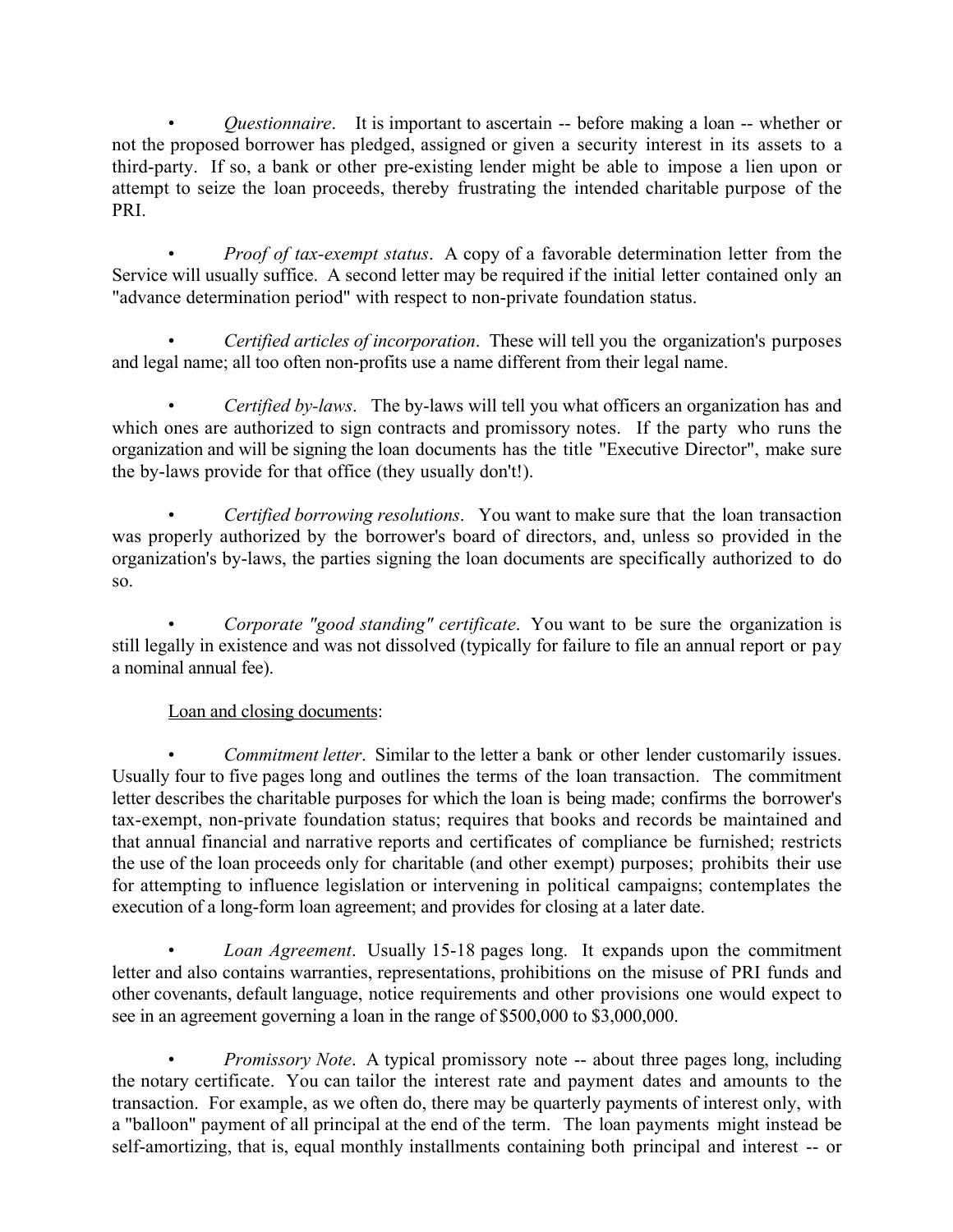anything else that works for the parties.

• *Officer's certificate*. Confirms that no "event of default" exists under the Loan Agreement and that all warranties and representations of the borrower in the Loan Agreement continue to be true and correct as of the closing date.

• *Certificate of Incumbency*. A certification by the corporate secretary as to the current officers of the borrower. This assures you that persons the signing the loan documents are current officers and provides specimen signatures.

- *Legal opinions*. I usually require two opinion letters at closing:
	- (1) *Corporate* Due authorization, execution and enforceability of the loan documents. This is a very standard opinion letter required in most commercial loan transactions and is something with which corporate and transactional lawyers are familiar. Such letters are usually three to five pages in length and are prepared by borrower's counsel.
	- (2) *Tax* A reasoned written legal opinion that the loan is a "program related investment" by the Foundation within the meaning of section 4944(c) and will constitute a "qualifying distribution" by the Foundation for purposes of section 4942(g) of the Code. These letters typically run five to 10 pages in length. Depending on the transaction, sometimes I prepare this letter and other times I require borrower's counsel to prepare it.

In addition to assuring the lender that the transaction constitutes a "program-related investment" under Code section 4944(c), such letters serve a second purpose. If the Service sought to impose an excise tax upon the "foundation managers" who knowingly participated in making an allegedly improper investment, according to the Regulations<sup>13</sup>, prior reliance by those foundation managers upon a "reasoned written legal opinion" of the type described in paragraph (2) may provide them with protection.

The above list is not exhaustive; depending on the exact transaction, other documents may be appropriate. $^{14}$ 

### *Some examples of program-related investments*

The Regulations contain a number of *Examples* of loans and investments -- many in or to for-profit entities -- that constitute program-related investments.<sup>15</sup>

*Example (1)*, which is illustrative of the Service's analysis of program-related investments, reads as follows:

*X is a small business enterprise located in a deteriorated urban area and owned by members of an economically disadvantaged minority group. Conventional sources of funds are unwilling or unable to provide funds to X on terms it considers economically feasible. Y, a private foundation, makes a loan to X bearing interest below the market rate*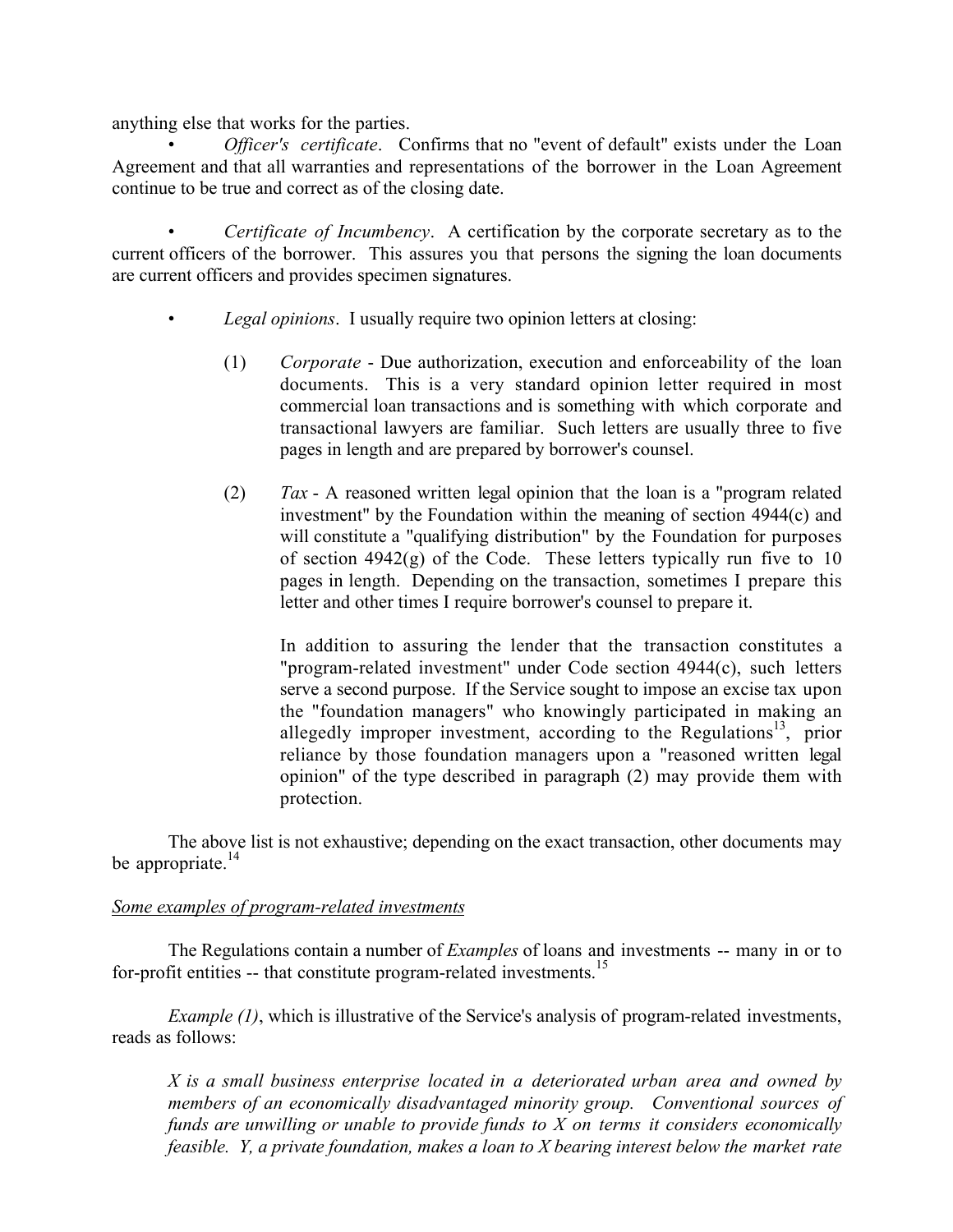*for commercial loans of comparable risk. Y's primary purpose for making the loan is to encourage the economic development of such minority groups. The loan has no significant purpose involving the production of income or the appreciation of property. The loan significantly furthers the accomplishment of Y's exempt activities and would not have been made but for such relationship between the loan and Y's exempt activities. Accordingly, the loan is a program-related investment even though Y may earn income from the investment in an amount comparable to or higher than earnings from conventional portfolio investments.*<sup>16</sup>

The following are just two of many investments in for-profit entities which were the subject of favorable private letter rulings by the Service.<sup>17</sup>

A private foundation made a \$1.0 million, 5.0%, 10-year loan to First Non-Profit Risk Pooling Trust, a creature of the Illinois insurance statutes. It was intended to expand First Trust's capital base in order to (a) lower insurance costs to its members (who are all  $501(c)(3)$ tax-exempt organizations), (b) provide greater availability of reinsurance to First Trust, (c) allow First Trust to expand its insurance coverage of tax-exempt organizations, and (d) eventually allow First Trust to become a mutual insurance company (which it subsequently did) and thereby serve a larger portion of the tax-exempt community.

Limitations were imposed on both the profits to be made and dividends to be paid by a 50% owned for-profit subsidiary which performed underwriting and administrative functions for First Trust for a fee. The loan was repayable solely out of earned surplus of First Trust and only with the approval of the Director of the Illinois Department of Insurance.

In Private Letter Ruling 8810026 (December 8, 1987), the Service ruled that the foundation's surplus loan to First Trust constituted a "program-related investment" within the meaning of Code section 4944(c) and as such was not a jeopardizing investment. The Service further ruled that the \$1.0 million loan constituted a "qualifying distribution" within the meaning of section  $4942(g)$ .

Another informative Letter Ruling described an equity investment in Northeast Venture Corporation, a for-profit holding company in Duluth, Minnesota, by a local private foundation.

Northeast Venture Corporation had two affiliates, one of which was a for-profit enterprise which made equity investments in new or expanding businesses in northern Minnesota, an area with high unemployment and whose depressed economy had for many years been dependent almost exclusively on iron ore. The parent's rate of return on its investment in the for-profit subsidiary was "capped" at 5.0% for a minimum of five years. The other affiliate was a non-profit enterprise which provided access to debt financing to small businesses in that economically-depressed region, together with ongoing business development and management assistance.

In Private Letter Ruling 8807048 (November 23, 1987), the Service ruled that the foundation's equity investment in Northeast Venture Corporation constituted a "program-related investment" within the meaning of section 4944(c) and was a "qualifying distribution" within the meaning of Section  $4942(g)$  of the Code.<sup>18</sup>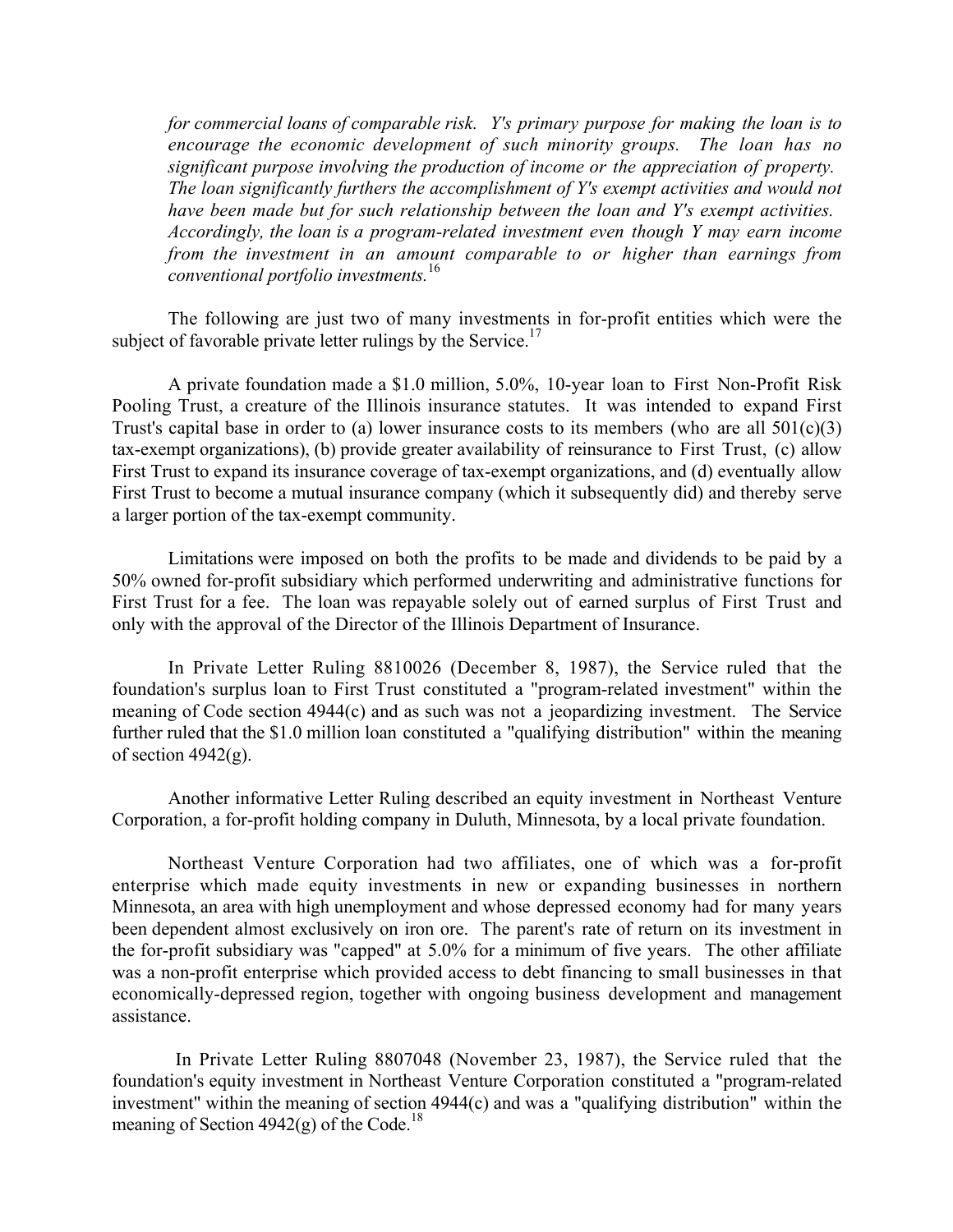#### *Investments in for-profit entities*

It does not matter (except for purposes of expenditure responsibility, discussed below) whether or not the recipient is tax-exempt or even if it is a for-profit business. For the transaction to be considered a program-related investment, the type of entity, tax status and even domicile country of the recipient does not matter. What is crucial is that a charitable or other exempt purpose will be served -- not who is the messenger.

The Regulations provide that in determining whether an investment qualifies as a program-related investment<sup>19</sup>:

*the term "purposes described in section 170(c)(2)(B)" shall be treated as including purposes described in section 170(c)(2)(B) whether or not carried out by organizations described in section 170(c).* 

Revenue Ruling 74-587, 1974-2 C.B. 162, makes the same point, but in plain English! In approving an exempt organization's program providing financial assistance to for-profit businesses located in economically depressed areas, the Ruling said:

*Although some of the individuals receiving financial assistance in their business endeavors ... may not themselves qualify for charitable assistance as such, that fact does not detract from the charitable character of the organization's program. The recipients of loans and working capital in such cases are merely the instruments by which the charitable purposes are sought to be accomplished. (emphasis added)*

#### *International program-related investments*

Charitable activities know no international bounds. It has long been established that activities which are considered to be charitable when carried on within the United States are similarly charitable when carried on in foreign countries. Thus, program-related investments may be made to organizations anywhere in the world -- subject to U.S. embargoes, currency restrictions and anti-terrorism laws and orders.

For example, the Service has held that raising the living standards of needy families in developing countries, facilitating access to markets and credit, teaching modern farming methods and furnishing other technical assistance furthers charitable and educational purposes.<sup>20</sup> Similarly, loans by a private foundation to businesses to induce them to operate in an economically depressed foreign country furthers the charitable purpose of providingrelief to the poor, and thus constitutes a program-related investment within the meaning of the Code.<sup>21</sup>

Another interesting example permits making loans to newspapers and T.V. and radio stations in Central and Eastern Europe and in the former Soviet Union to assist in the development of non-governmental, non-partisan, pluralistic, tolerant and non-extremist media in societies that have historically been "closed" (*i.e.*, non-democratic).<sup>22</sup>

The Service has also ruled that the investment by a private foundation (which was a strong supporter of biodiversity and environmental diversity) in a foreign for-profit corporation that acts as a financial intermediary for environmentally oriented foreign businesses was a program-related investment. 23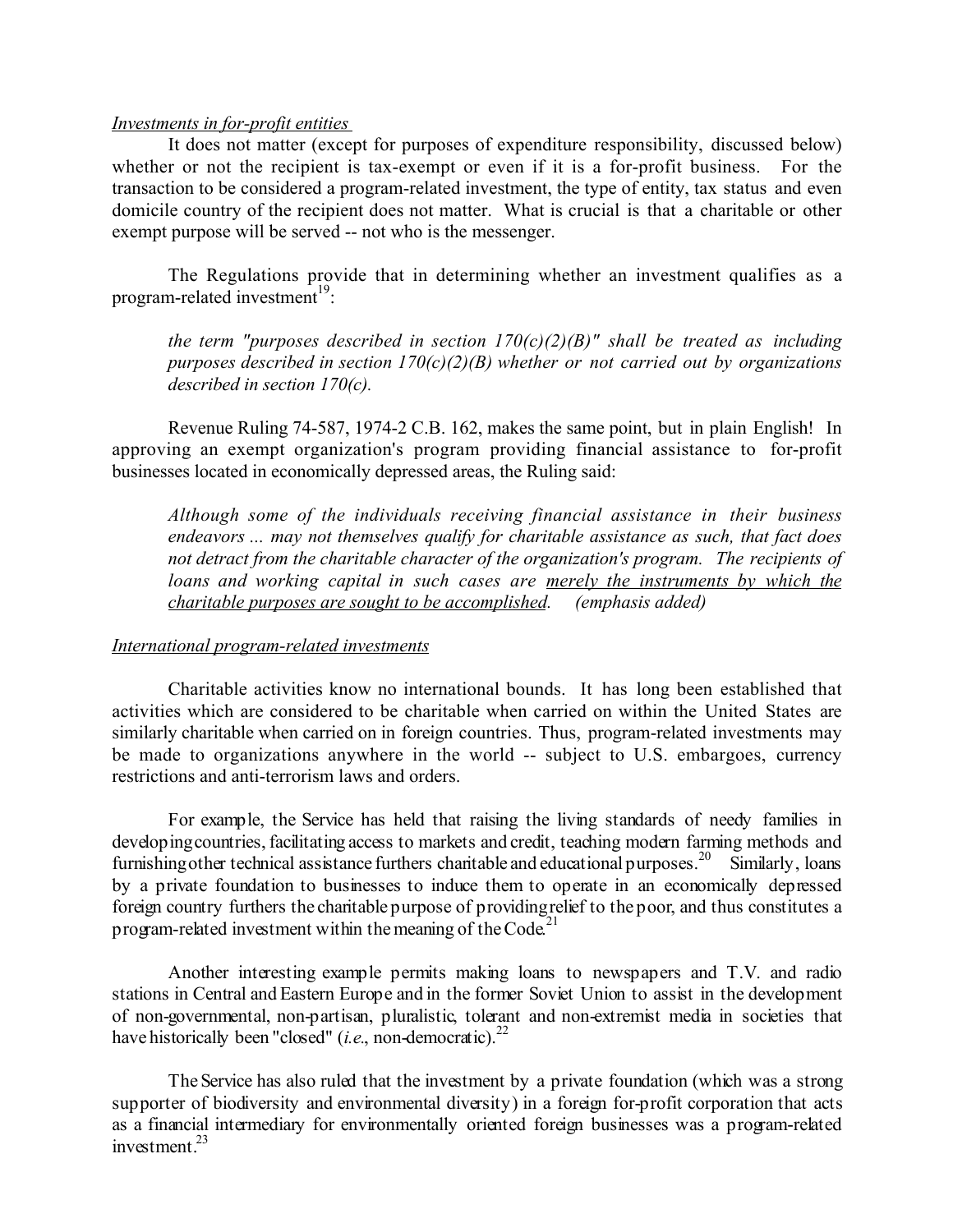### *Expenditure responsibility*

Do not forget, with a few exceptions (which you will seldom encounter) program-related investments can *not* be made to any organization other than a domestic section 501(c)(3) tax-exempt organization which is classified as a public charity under Code section 509(a), *unless* the private foundation exercises "expenditure responsibility".

In particular, the expenditure responsibility requirements will apply to program-related investments in or to:

- other private foundations;
- not-for-profit corporations which are *not* tax exempt under Code Section 501(c)(3);
- for-profit corporations, partnerships and limited liability companies; and
- foreign organizations.

Those requirements, which are beyond the scope of this article, are set forth in Regulations §53.4945-4.

## *Other good reasons to make program-related investments*

There are a number of added inducements for foundations to make program-related investments, including the following:

*First*, in most cases the funding for a program-related investment will come out of the organization's *grant* budget, not from its portfolio. Grant dollars are not usually recovered and do not earn any interest for the grantor organization, whereas program-related investments (a) will earn modest interest, (b) will be repaid (hopefully), and (c) can be recycled many times.

*Second*, there is a "hidden" 5.0% return because the amount of a foundation's program-related investment reduces the asset base upon which the 5.0% annual distribution requirement is applied. For example, instead of a stated 2.0% or 3.0% rate of return on a loan, a foundation will*in effect* get a 7.0% or 8.0% rate of return.

The 5.0% "minimum investment return" is *not* calculated upon assets of a foundation "which are used (or held for use) directly in carrying out the foundation's exempt purpose".  $^{24}$ The Regulations<sup>25</sup> give as an example of assets which are used (or held for use) directly in carrying out the foundation's exempt purpose:

## *any interest in a ... program-related investment(as defined in section 4944(c)).*

*Third*, program-related investments count towards the organization's grant distribution requirements in the year made (they are not "taxable expenditures"). They are a "qualifying distribution" within the meaning of  $Code<sup>26</sup>$  because they are: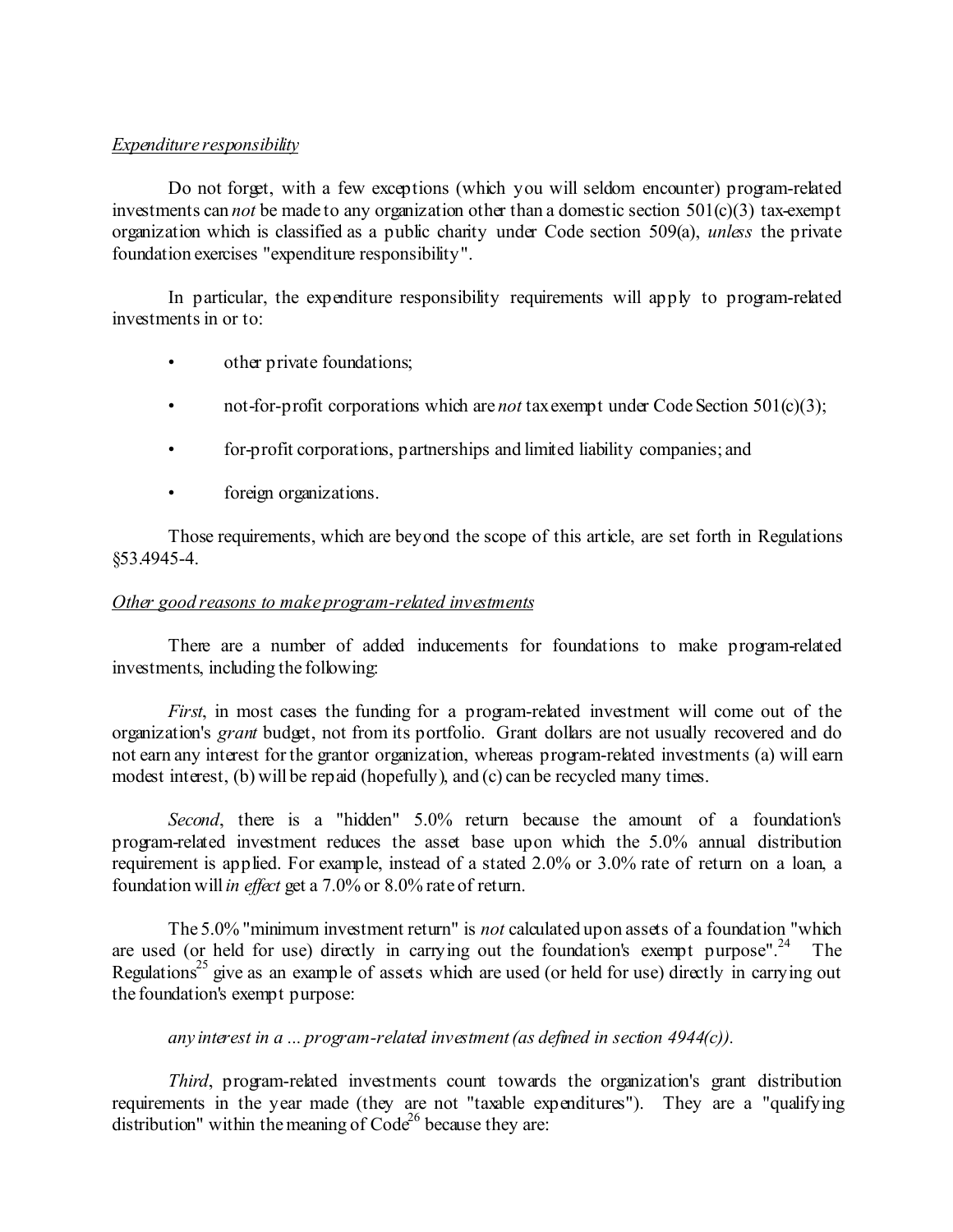*[an] amount paid to acquire an asset used (or held for use) directly in carrying out one or more purposes described in section 170(c)(2)(B).*

There will, however, be a "recapture" in the year of repayment, and the amount of any principal repayment will be effectively added to that year's minimum distribution requirement.<sup>27</sup>

*Fourth*, Program-related investments are exempted from the "excess business holdings" prohibitions of Code section 4943. For this purpose, they are considered *not* to be a "business enterprise".<sup>28</sup>

*Fifth*, it does not take much financial acumen to realize that, over a period of time, an ongoing system of low-interest rate program-related investments will not only pay for itself but will also provide increased funds for grants.

#### *Conclusion*

There are many reasons why private foundations can and do make program-related investments. They are not complicated nor are they expensive or difficult to document, close or administer.

However, as typified by *Example (1)* quoted above, the current Regulations on programrelated investments are based mostly upon what Ford Foundation and a few other foundations were doing in the 1950s and '60s. When the present Regulations were being drafted, President Lyndon Johnson's *Great Society* anti-poverty programs had reached their apex.

In the last 33 years, the *Examples* contained in the existing Regulations have become stale. They mostly pertain to urban renewal and inner-city redevelopment -- very worthwhile causes, but no longer "cutting edge". It is those *other types of projects* referred to by The Foundation Center that need more attention, specifically, cutting edge program-related investments that reflect the realities of 21st Century economics, forms of doing business and global grantmaking<sup>29</sup>

> *Mr.Chernoff is Associate General Counsel of theChicagobased John D. andCatherine T. MacArthur Foundation. The views and opinions expressed herein are solely those of the author and do not necessarily reflectthose of the MacArthur Foundation. This article was adapted from a speech delivered at the 2005 Annual Conference of the Council on Foundationsin San Diego, California.*

> > ©2005Civic Research Institute. Reprinted with permission.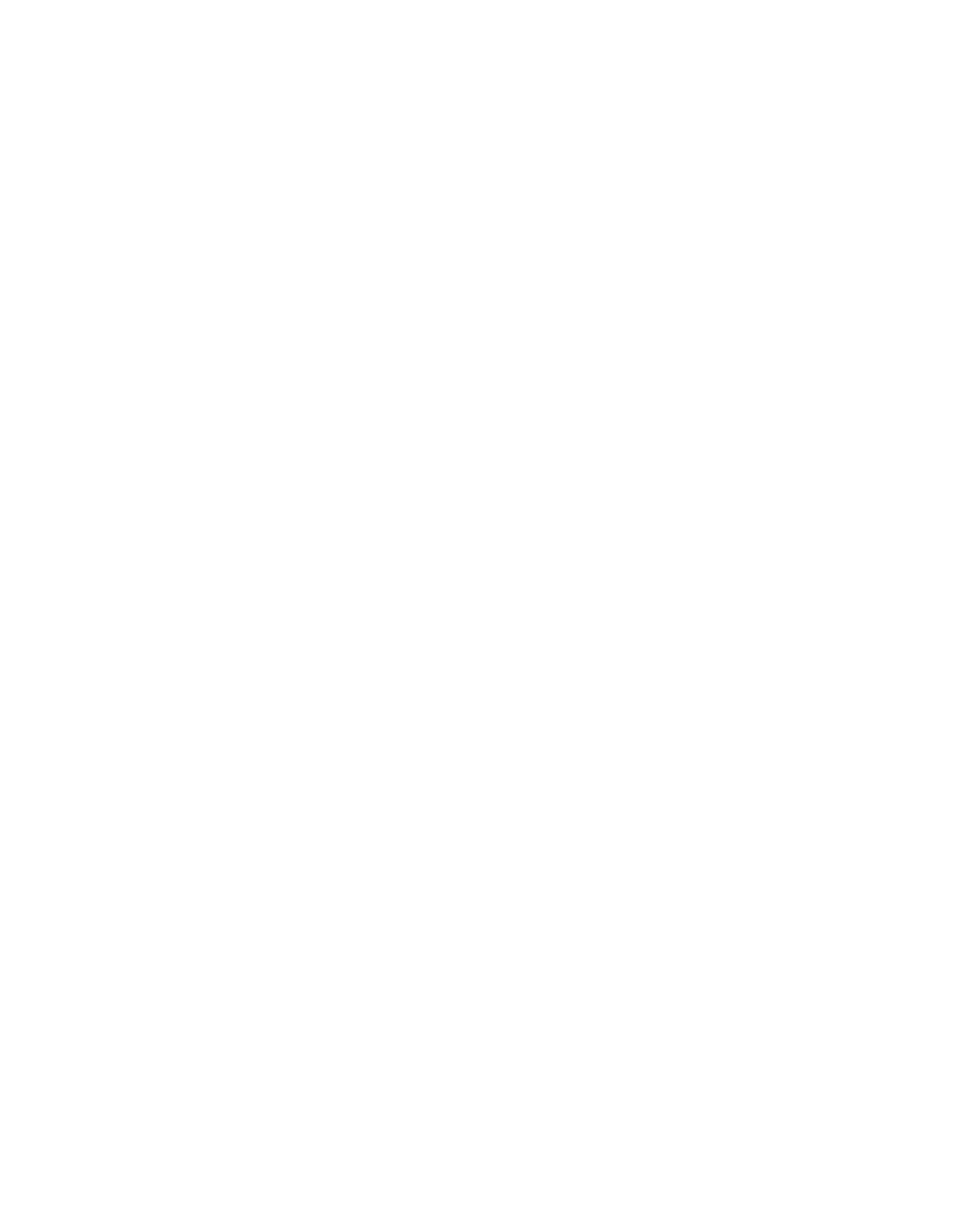#### ENDNOTES

- 1. Code sections 4940-4948.
- 2. Neither the jeopardizing investment prohibition nor the exception for program-related investments applies to public charities. However, when making "charitable loans", public charities often look to the Regulations on program-related investments and Private Letter Rulings issued to private foundations for guidance.
- 3. *News Release*, April, 2001.
- 4. Regs. §53.4944-3(a)(1)(i).
- 5. Regs.  $$53.4944-3(a)(1)(ii)$ .
- 6. Regs.  $$53.4944-3(a)(1)(iii)$ .
- 7. Regs. §53.4944-3(a)(2)(i).
- 8. *See, e.g.*, Ltr. Rul. 200136026 (June 11, 2001).
- 9. Regs.  $\S 53.4944 3(a)(2)(iii)$ .
- 10. *See, e.g.*, Ltr. Rul. 200043050 (July 25, 2000).
- 11. *See, e.g.*, Ltr. Rul. 9033063 (May 24, 1990).
- 12. Code section 4942(g)(1);Regs. §53.4942(a)-3(a)(2)(i).
- 13. Regs. §53.4944-1(b)(2)(v).
- 14. For a discussion of documenting and closing program-related investments, *see* Chernoff, *Some Practical Observations About Making, Documenting and Closing Program-Related Investments*, PHILANTHROPY MONTHLY, 96 March 23.
- 15. Regs. §53.4944-3(b). I highly recommend reading all 10 of the*Examples*.
- 16. Regs. §53.4944-3(b), *Example (1)*.
- 17. According to Code section 6110(k)(3), private letter rulings may not be cited as authority. Nonetheless, they are useful and show the Service's reasoning in specific situations.
- 18. For two articles on interestinguses of program-related investments, *see* Milton Cerny, *Case Studies IllustrateNewandCreative Uses of Program-Related Investments*, 9 JOURNAL OF TAX EXEMPT ORGANIZATIONS 72 (Sep/Oct 1997) and Vivian Cavalieri, *Motivating Environmental Change with Program-Related Investments*, 10 JTEO 25 (Jul/Aug 1998).
- 19. Regs. §53.4944-3(a)(2)(i).
- 20. Rev.Rul. 71-460, 1971-2C.B. 231.